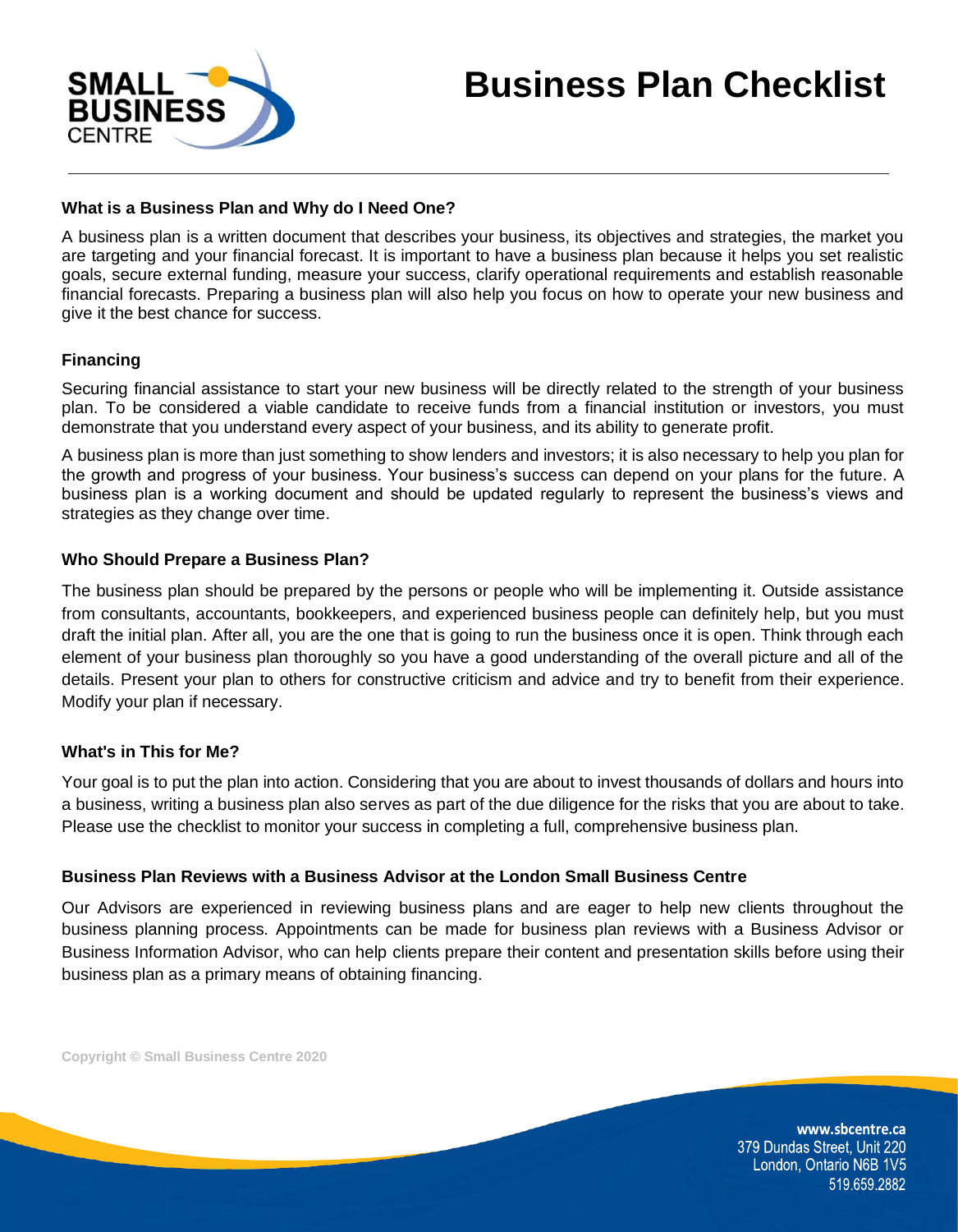# **Introduction**

Studies have found positive correlations between the presence of a formal business plan and the success of a business. Every successful business requires continuous business planning. The plan allows your company to stay on course and have a yardstick against which to measure its progress.

Whether seeking funding or simply seeking to grow a company, a business plan is a key tool that may provide a significant competitive advantage. In some cases, it's not required however, neither is answering the phone properly, treating your employees well, and a number of other functions that aren't required, but are critical if the task at hand is to build a highly successful company.

This guide has been prepared as a tool to assist y in developing a business plan. A well-written business plan may be ustilized to obtain financing as well as achieve company goals. Careful planning is helpful in in identifying and avoiding costly mistakes and problems that may arise in the future.

## **\*Remember to write in the third person (eg. "owner intends to….") and not in first person (eg. "I intend to").**

Here are some key motives for writing a business plan:

- 1. Organize thoughts and ideas commiting them to writing
- 2. Assess assumptions
- 3. Set goals and objectives for the business
- 4. Assist as a sales document in convincing others of potential success (obtaining financing).
- 5. Provide a measure for evaluating results.
- 6. Help uncover potential weaknesses.
- 7. Help identify overlooked opportunities.
	- o to stay current in an ever-changing market landscape
- 8. Tests the commitment of the owners and team members.
- 9. Provide a greater understanding of the competition.
- 10. Provide a greater understanding of the business financial position.

## AND MOST IMPORTANTLY

11. It allows management to make **informed decisions** regarding the business idea and to **take responsibility** for the actions stemming from those decisions.

Each business plan will vary depending on the business idea, and one should use their best judgment on what information should be included. Utilize the "Focus Questions" in each section to help structure your thoughts around important aspects of your business.

Finally, you should take a cautious and well-reasoned approach with your business plan aiming for conservative financial projections while including a list of assumptions that factor into the business.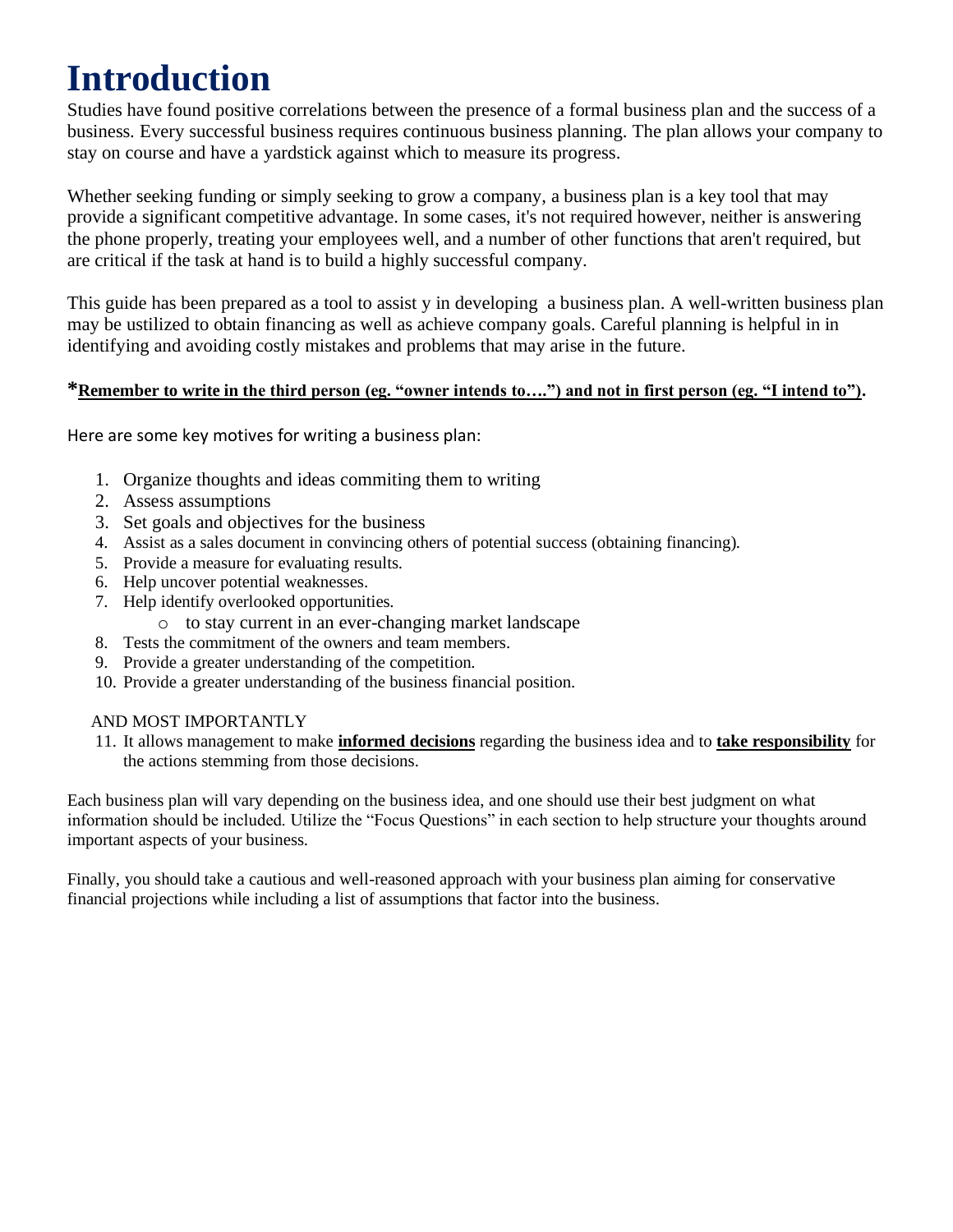# **Cover Page**

You can change the layout of the cover page to suit your preferences, but keep it simple and professional. Add a logo if you have one, as well as your up-to-date contact information.

| <b>Your Company Name</b>                                                                                                     |
|------------------------------------------------------------------------------------------------------------------------------|
| << Logo                                                                                                                      |
| <b>Business Plan</b>                                                                                                         |
| Owner: Your Name<br><b>Address: Your Business Address</b><br>Phone: Your Business Phone Number<br>Email: Your Business Email |
| <b>Current Date</b>                                                                                                          |
|                                                                                                                              |
|                                                                                                                              |

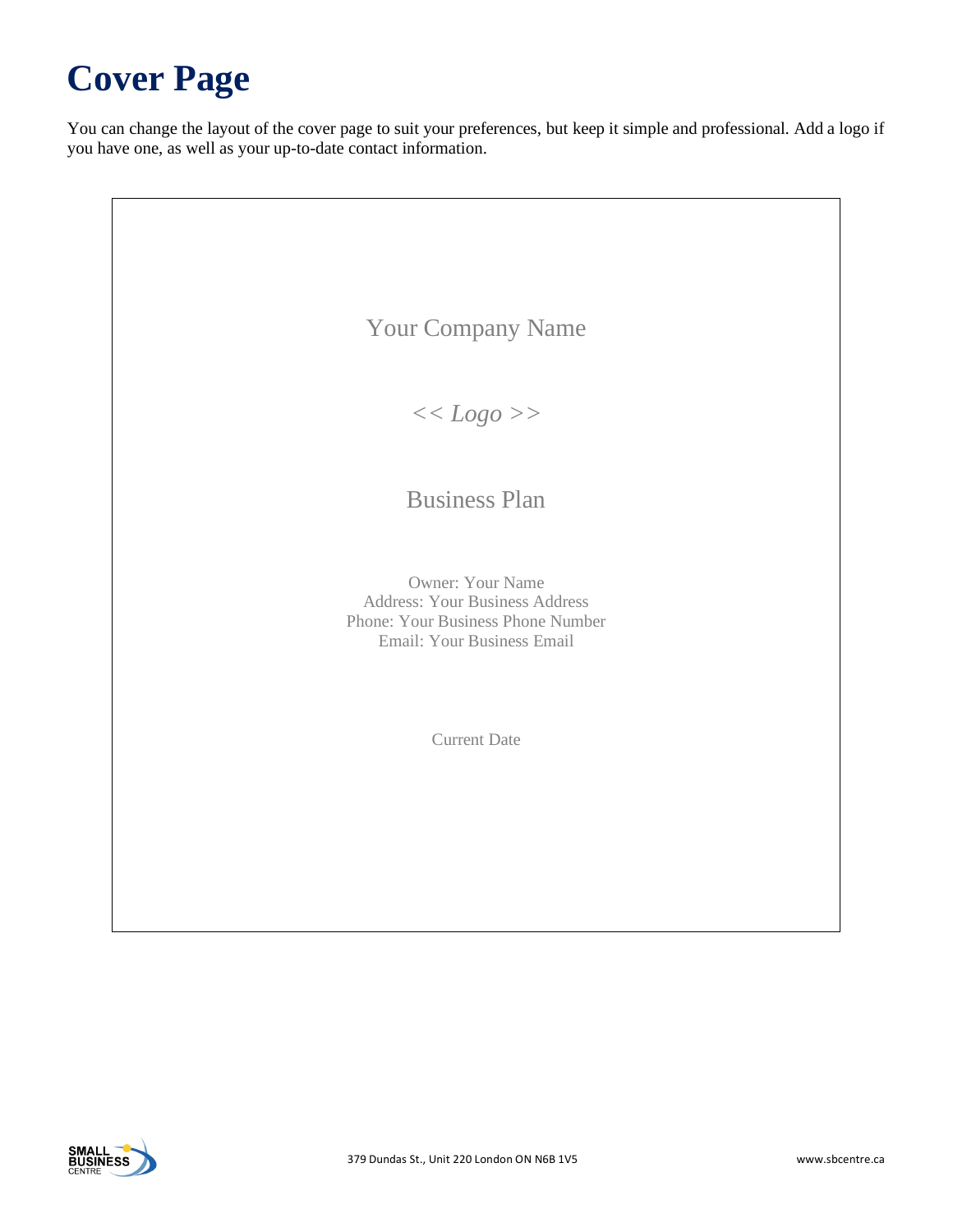# **Table of Contents**

A table of contents will enable your reader to quickly locate specific information. It also helps ensures that all the necessary information is included in your business plan. Be sure to check that each topic listed is numbered and coresponds with the correct page number within the body of the plan.

1.0 Executive Summary (done last: one-page synopsis of your plan including your short-term goals and objectives as well as your financing requirements.

# 2.0 Business Profile

**Owner Profile:** Short biographies of all principals and key personnel and what each one brings to the table

**Overview of Product or Service:** offering description and its compelling value

**History:** (how did the idea come about – the history behind the concept)

**Vision and Mission**

**Legal Structure & Business Synopsis**

**Professional Advisors, Management Team & Support Network** 

# 3.0 Market Research

**Industry Analysis:** how is it evolving; what does the future look like - (P.E.S.T.) **Customers (Market Profile):** Details of your market; initial geographical service area; number of competitors; gap identified

**Competitor Analysis:** create a list of the most relevant Direct & Indirect Competitors **SWOT Analysis:** STRENGTHS; WEAKNESSES; OPPORTUNITIES; THREATS (include self analysis) **Conclusions**

# 4.0 Marketing & Sales

**Target Market (Customer Analysis):** who; what; where; why; how many; how often; **List 8-10 common traits of your best customer**

## o Demographics – age; gender; occumpation; income; education; nationality

- o Lifestyle what do they value most
- o Behavior what will trigger them to buy
- o Scope where do your customers live and work

#### **Positioning Statement**

o in correlation with the 4P's

#### **Marketing Mix Strategy (The Four P's)**

- o Product or Service Presentation
- o Pricing (how did you arrive to this pricepoint)
- o Place (Distribution Channel)
- o Promotional Plan (Marketing)

#### **Features, Advantage, Benefits**

#### **Marketing Campaigns**

- o Include any technology requirements & Social Media Plan
- o 12 month over month chart with costs of each campaign
- o Campaign action plan (who; what; where; how; when; how much; how often)

#### **Business Branding**

o Logo; signage; vehicle wrap; colors and other artwork etc.…

#### **Sales Process**

o from promotion to prospecting to closing the deal to follow-up